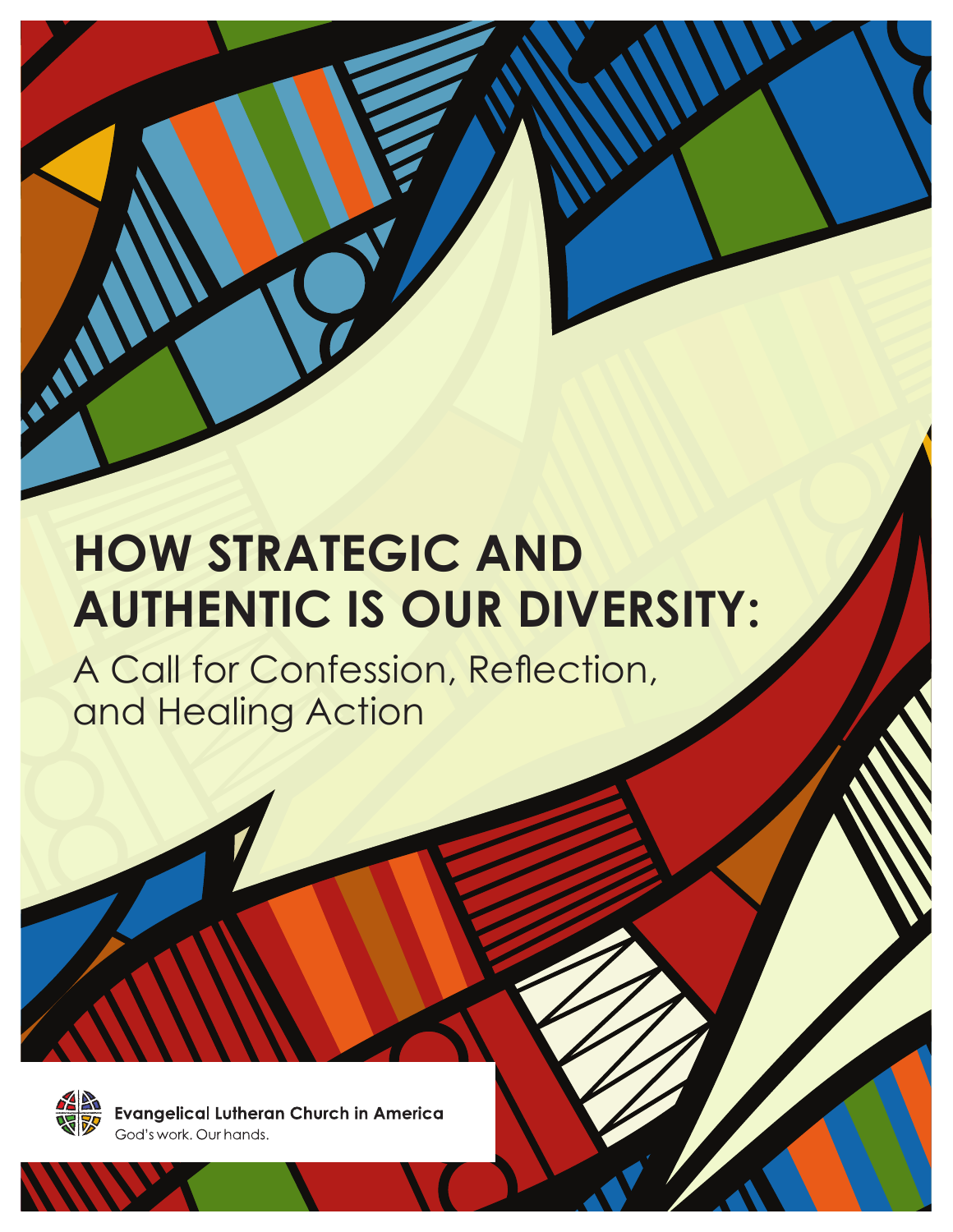

## **HOW STRATEGIC AND AUTHENTIC IS OUR DIVERSITY:**

A Call for Confession, Reflection, and Healing Action

*As adopted by more than a two-thirds vote (855-13) by the 15th triennial Churchwide Assembly on August 9, 2019, in Milwaukee, Wisconsin.*

#### **Executive Summary From Task Force for Strategic Authentic Diversity**

Since its inception, this church has wrestled with the challenge of becoming an authentically multiethnic, multicultural church. The vision and promised "**kindom**" and reign of God lie within us. The transformative power for being God's change agent in society is intricately bound to our own transformation as God's people.

For the task force participants who created this report, the conversations, prayers, and reflections that informed the work were deeply personal and, at times, extremely painful. In many ways these conversations, prayers, and reflections have modeled the struggle toward authenticity in ethnic diversity that is both a challenge and an opportunity for this church in all its expressions.

The report calls not for a brand-new strategic plan but for this church, in faith and with integrity, to "go deeper." It seeks:

- **• Theological Framing and Equipping** that more broadly reflect the wide ethnic diversity of who we are, have been, and are yet becoming. Our church must dig deeper into the history and emerging theology that ground, clarify, and justify our call and continuing commitment to ethnic diversity and inclusion.
- **• Healing Action** to address the personal woundedness perpetuated by racism and racial prejudice. Deeper diagnosis of the collective, structural, and systemic nature of these sins will give us the opportunity for deeper prescriptive action toward healing.
- **• Structural Accountability** to deepen the intentional focus of ELCA policies, governance, related structures, agencies, and organizations, so that they might serve the goals and initiatives of an authentically diverse church in society.
- **• Theological Education and Leadership Development** that, drawing on the aforementioned theological framing, equip leadership for a "*metanoia movement*," a change of hearts and minds about the violent sin of racism and the value of diversity, equitable inclusivity, and racial justice.
- **• Partnerships With Full Communion, Ecumenical and Interreligious Partners, and Related Organizations** that deepen our shared commitment and struggle toward authentic diversity and inclusion in our systems, structures, and organizations.

The task force has discerned a call to engage these opportunities more fully, deepening our work, our journey, and our joy as our church moves toward **Strategically Authentic Diversity**.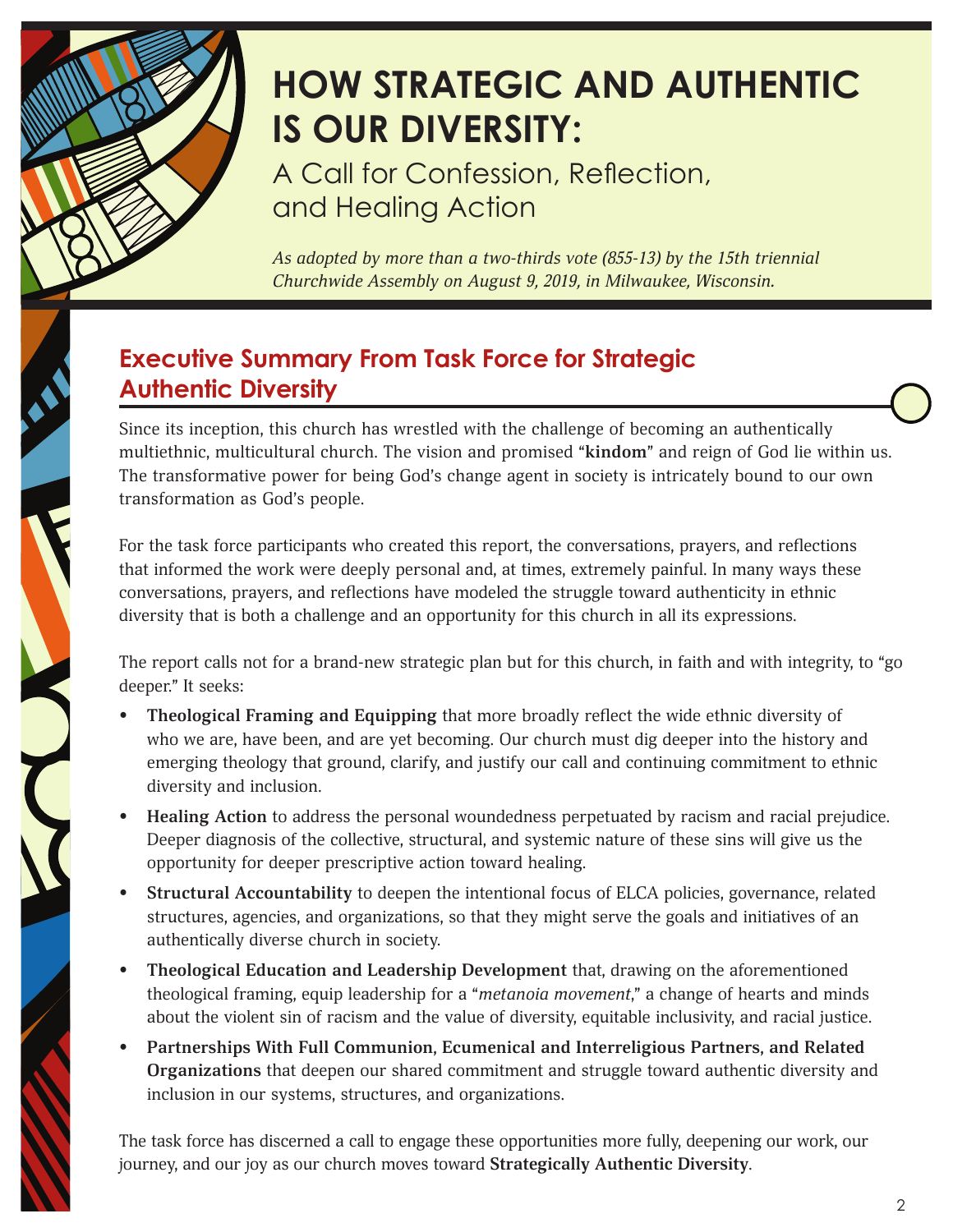In the report's final section, the task force lifts up **Recommendations** to be embodied in the life of the ELCA. A number of these are not new, but they warrant new attention, resources, and energy to be implemented.

The 2016 Churchwide Assembly adopted a resolution to create a task force composed entirely of persons of color from regions and synods across the country, so that the views and voices of this church so often unheard or unheeded might benefit the whole church. We have this ministry together.

The spirit and intent of the document are to help us transcend the paralysis of guilt and blaming and reach a shared accountability and honest relational engagement in the body of Christ.

Future Directions 2025 calls for a more equitable investment in the gifts and passions of people of color; those gifts are reflected in the vitality and leadership of the task force and this document.

Mindful of the marginalization that is evident throughout this church and society, the task force tried to be faithful to the work of naming and addressing with its recommendations, so that they might contribute to this church's ongoing challenge to formulate its own goals and expectations for racial diversity and inclusion.

#### **Background Summary**

At the 2016 ELCA Churchwide Assembly, voting members considered a proposal to delete from the ELCA constitution language directing that 10% of the members of its assemblies, councils, committees, boards, and other organizational units be people of color or whose primary language is other than English.<sup>1</sup> In response to the proposal, a resolution was presented to the assembly and adopted to create a Task Force for Strategic Authentic Diversity composed entirely of people of color (African Descent, American Indian and Alaska Native, Asian and Pacific Islander, Arab and Middle Eastern, Latino) and inclusive of immigrant and LGBTQIA+ identities.

This task force listened to stories from across the ELCA and, mindful of working constructively with white allies within the church, consulted with the European Descent Lutheran Association for Racial Justice (EDLARJ). Throughout its work, the task force learned that the commitment and work of developing strategies for Multicultural Ministries has been done and continues to be happening in the church, though not always in full view or with public accountability. Drawing upon the Multicultural Ministries strategy document "A Strategy for Proclamation of the Gospel" (1991), the subsequent "Recommitment to a Strategy for Proclamation of the Gospel" (1997), and the recommendations of the 2016 Multicultural Summit, the task force believes the time has come for the ELCA to live even more intentionally into what God calls us to be together.

Sharing collective wisdom and reviewing historical documents, the task force has come to a consensus on the following statement and recommendations. This document will offer the task force's working definition of authentic diversity, provide a theological frame for the discussion, name the need for healing, address the question of structural accountability, examine our theological education and

<sup>1 5.01.</sup>B87., Constitutions, Bylaws, and Continuing Resolutions of the Evangelical Lutheran Church in America, 2013 ed. (Chicago: ELCA, 2013), pg. 25.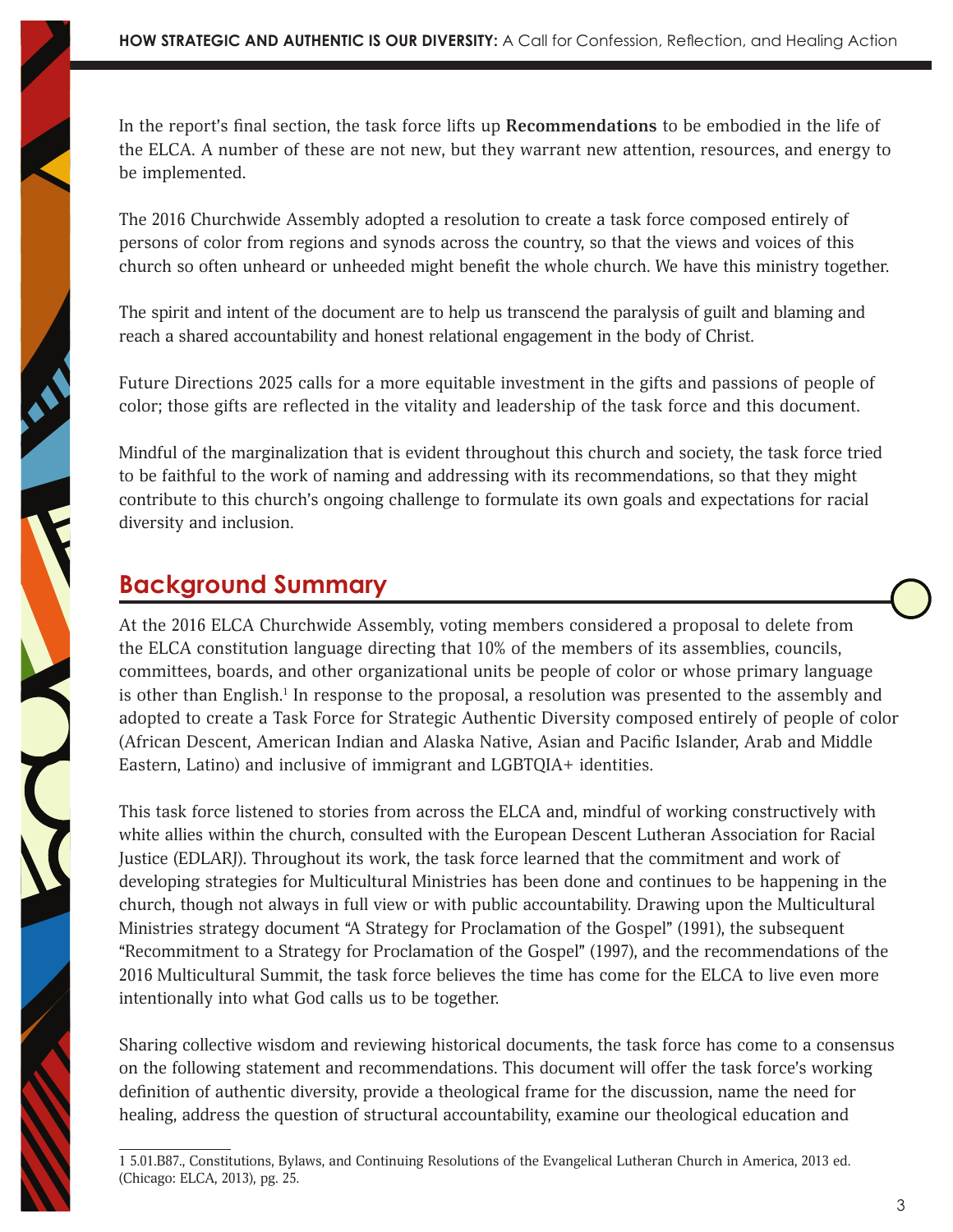leadership development, and reflect upon our relationships with full communion, ecumenical, and interreligious partners and their related agencies. Finally, it will propose a set of recommendations in each of these areas.

#### **Authentic Diversity**

**The manifold communities of the ELCA are called to exhibit** *authentic diversity* **demographically matching the ethnic and racial composition of their respective contexts, as stated in the ELCA constitution (5.01.A16.). They are likewise called to recognize that race and ethnicity intersect with other marginalizing traits (including gender, sexuality, and ability) and that people in these groups are also vulnerable.**

The Evangelical Lutheran Church in America is a predominantly white, middle-class church, most of whose members are of European descent. Intentional outreach efforts have increased the proportion of nonwhite members (African Descent, American Indian and Alaska Native, Asian and Pacific Islander, Arab and Middle Eastern, and Latino) from 2% to 7.3%.<sup>2</sup> Yet this proportional increase coincides with a membership decline in white communities and congregations. Despite the ELCA's numerous multicultural efforts, there is still a lack of authentic diversity in all its expressions. Racism exists within the ELCA, boldly and outwardly as well as subtly and inwardly. White privilege is systemic and persistent. The problem calls for a radical, systemic change in accordance with the proclamation of the gospel. The ELCA recognizes the perpetuation of racism still exists within the denomination despite personal good intentions. Yet, the systemic and structural ambiguity toward the elimination of racism continues.

Faithfulness to the biblical mandate to proclaim the gospel<sup>3</sup> requires us to foster greater equity, fairness, and justice at all levels of the ELCA to ensure authentic diversity. The ELCA recognizes that such diversity is not reflected across all three expressions of this church. The dominant center of power and privilege still resides with people of European descent and their culture, while people of color and/or whose primary language is other than English remain at the margins, along with their cultures and identities. This problem is compounded by the cross-cutting issues of gender, sexuality, and ability. As a result, we have not been able to fully partner with God in turning the ELCA into the just, inclusive, and authentically diverse community described in the priority area for action under goal one of Future Directions 2025, where the ELCA is called to "develop a deep and shared understanding of who we are as a Lutheran church and equip leaders and all the baptized to communicate our theology and beliefs in accessible and compelling ways."4 We have failed to realize our vision of a church that welcomes all people regardless of race, background, status, ability, family situation, and numerous other identifiers.<sup>5</sup> The ELCA continues to be the whitest denomination in the United States.

In a country where 39% of the population are people of color, only structural and systemic reinforcement can account for the glaring whiteness of our church. Thus, the work of this task force is rooted not in charity or pity but in resistance to tokenism and the nominal representation of cultures in ELCA structures. We work toward seeing a fuller glimpse of God's image and the fullness of God's creation. In

<sup>2 &</sup>quot;Statistical Review of the Ethnic Specific Ministry Participation," Evangelical Lutheran Church in America, February 2016.

<sup>3 &</sup>quot;Recommitment to a Strategy for Proclamation of the Gospel," Evangelical Lutheran Church in America, 1997.

<sup>4 &</sup>quot;Future Directions: Goal One," Evangelical Lutheran Church in America.

<sup>5 &</sup>quot;Recommitment to a Strategy for Proclamation of the Gospel."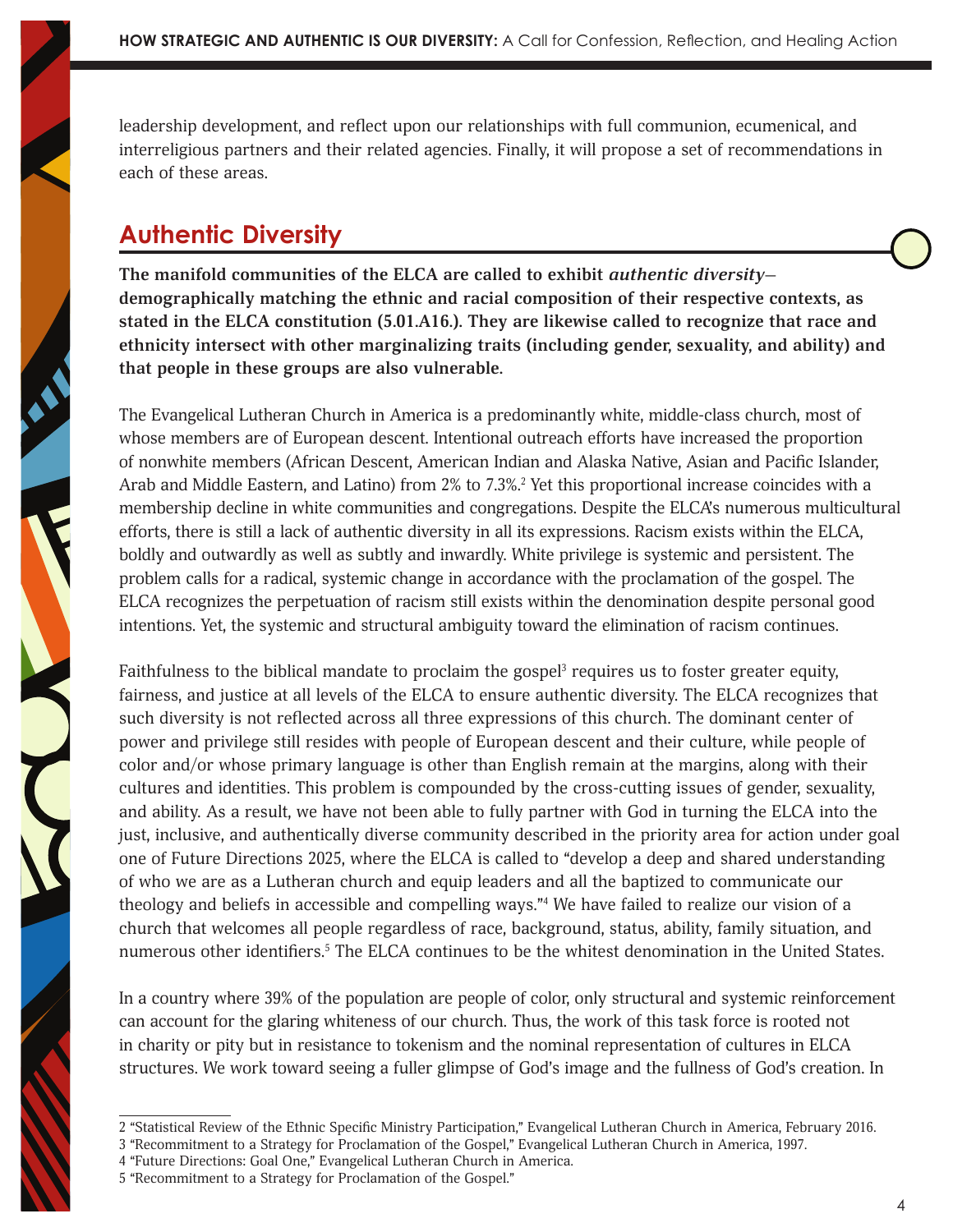addressing the need for authentic diversity within the ELCA, we strive for what the Holy Spirit created in the Pentecost moment: the fullness of God's diversity and creativity existing simultaneously in space and time.

We condemn any form of discrimination or harassment based on color, gender, race, ethnicity, social or socioeconomic status, sexual orientation, gender expression, or physical or intellectual (mental) ability. We propose a *metanoia* (a change of heart and mind) to dismantle structures of discrimination. We yearn to promote systemic and structural strategies to establish and ensure authentic diversity.

#### **Theological Framework: Why Strategic Authentic Diversity?6**

In Mark 12:31, as part of the Great Commandment, Jesus tells the disciples, "You shall love your neighbor as yourself." Our baptismal covenant reminds us that "We will seek and serve Christ in all persons, loving our neighbors as ourselves, we will strive for justice and peace among all peoples and respect the dignity of every human being."

Therefore, we seek authentic diversity not as an option but in obedience to the Great Commandment, in affirmation of our baptismal promise, in proclamation of the gospel, and toward the restoration of God's beloved community from the brokenness we have created. The need for this authentic diversity, tied to incarnational identity and a Lutheran theological framework, is expressed in goal two of Future Directions 2025, which in part aims to "form and equip the baptized to express their faith through their life and witness as followers of Jesus."7 Part of this expression of faith is to acknowledge our identities as both saints and sinners when we address the realities of authentic diversity within the ELCA.

As proclaimed in our confessions, we have marred the body of Christ and the household of faith $8$ through what we have done and have left undone. The sin of racism, like all sin, causes brokenness, so no one should be surprised that this sinfulness is manifested in the ELCA. Racism—a mix of power, privilege, and prejudice—and other forms of oppression are sins, violating God's intention for humanity. As Lutherans, we honor the value of calling a thing what it is, shining a light on evil to reveal it to the world. Since the inception of the ELCA, our aim has been to achieve a gospel vision of community. Though the church has developed strategies for multicultural ministry,<sup>9</sup> named racism as sin,<sup>10</sup> and even continues to affirm the importance of multiculturalism,<sup>11</sup> we have fallen far short of affirming authentic diversity. Thus, the ELCA had committed and recommitted itself to "an ongoing comprehensive [multicultural] ministry."12 Healing together is our responsibility. Dismantling racism and building an inclusive community are things we must do together.

<sup>6</sup> In accordance with "Recommitment to a Strategy for Proclamation of the Gospel."

<sup>7 &</sup>quot;Future Directions: Goal Two," Evangelical Lutheran Church in America.

<sup>8</sup> In Romans 12:4-5 and Ephesians 2:19, the apostle Paul gives us the image of the body of Christ and the household of God. 9 "A Strategy for Proclamation of the Gospel," Evangelical Lutheran Church in America, 1991.

<sup>10 &</sup>quot;Freed in Christ: Race, Ethnicity and Culture," Evangelical Lutheran Church in America, 1993.

<sup>11 &</sup>quot;Called Forward Together in Christ," Evangelical Lutheran Church in America, 2015.

<sup>12 &</sup>quot;Recommitment to a Strategy for Proclamation of the Gospel."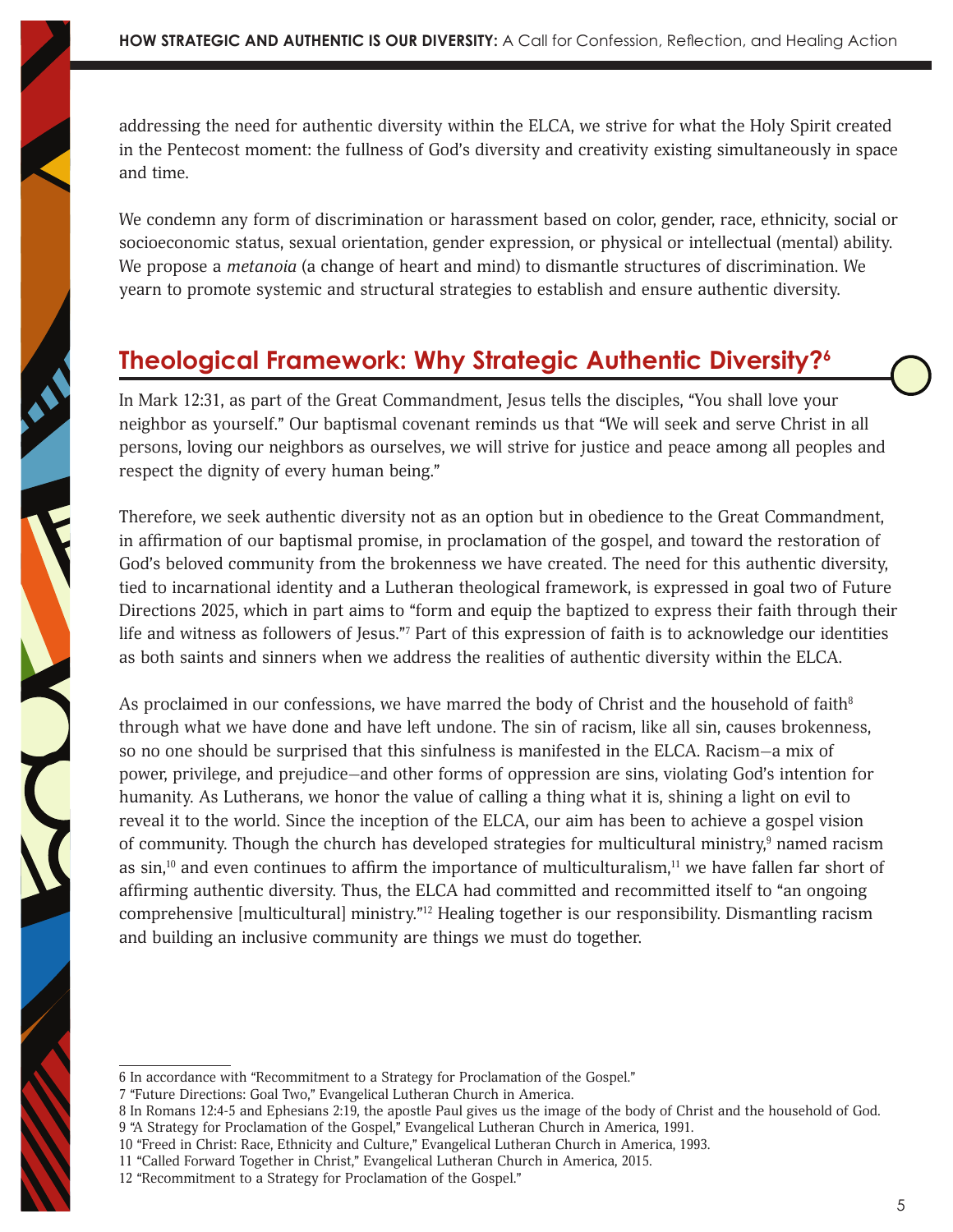As Martin Luther counseled us, we can do no good works of our own accord. It is the Holy Spirit who empowers us to speak, listen, and act, as on the day of Pentecost. Article 20 of the Augsburg Confession states:

[I]t may be readily seen that this doctrine is not to be charged with prohibiting good works, but rather the more to be commended, because it shows how we are enabled to do good works.

This work of justice, peacemaking, and reconciliation is not only our call; we are equipped to perform it, as members, congregations, synods, and the churchwide organization. In this humbleness we can remember that Christ has given us the ministry of reconciliation<sup>13</sup> and that we belong to each other.

If we remain silent, it may be as Mordecai told Esther:

God will bring healing, relief and deliverance to the world from another place. And, who knows? That you have come to your privileged position for such a time as this.<sup>14</sup>

As we address the theological framework for authentic diversity, we recount that we are a humanity enslaved to sin and falling short of the glory of God.<sup>15</sup> We also recount that we are a church gathered in freedom and looking toward the freedom of God's reign as announced and embodied by Jesus. Trusting the promise of freedom, we confess that each of us is held captive by sin.<sup>16</sup> Because we are sinners as well as saints, we rebuild walls that were broken down by Christ, fall back into enslaving patterns of injustice, and betray the truth that sets us free. Because we are saints as well as sinners, we reach for the freedom that is ours in Christ.

The racial, ethnic, and cultural barriers erected by racism and other forms of oppression deny the truth that all people are created by God and, therefore, created in dignity. Racism and other forms of oppression fracture and fragment church and society. When we speak of racism and other forms of oppression as though they were only matters of personal attitude, we underestimate them. We have only begun to comprehend the complexity of the sin, which spreads like an infection through the entire social system. Racism and other forms of oppression infect and affect everyone, though their impact varies according to race, ethnicity, culture, and such additional factors as gender, sexuality, and ability.

As siblings in Christ, baptized into the priesthood of all believers, we must hold one another accountable in confession and repentance. Racism may affect each of us differently, but we must take responsibility for our participation, acknowledge our complicity, repent of our sin, move toward restoration, and pray to God for reconciliation.

NEW YORK

**SERVICE** 

<sup>13 &</sup>quot;All this is from God, who reconciled us to himself through Christ and has given us the ministry of reconciliation" (2 Corinthians 5:18).

<sup>14</sup> Esther 4:14 (paraphrased).

<sup>15</sup> Romans 3:23.

<sup>16 1</sup> John 8.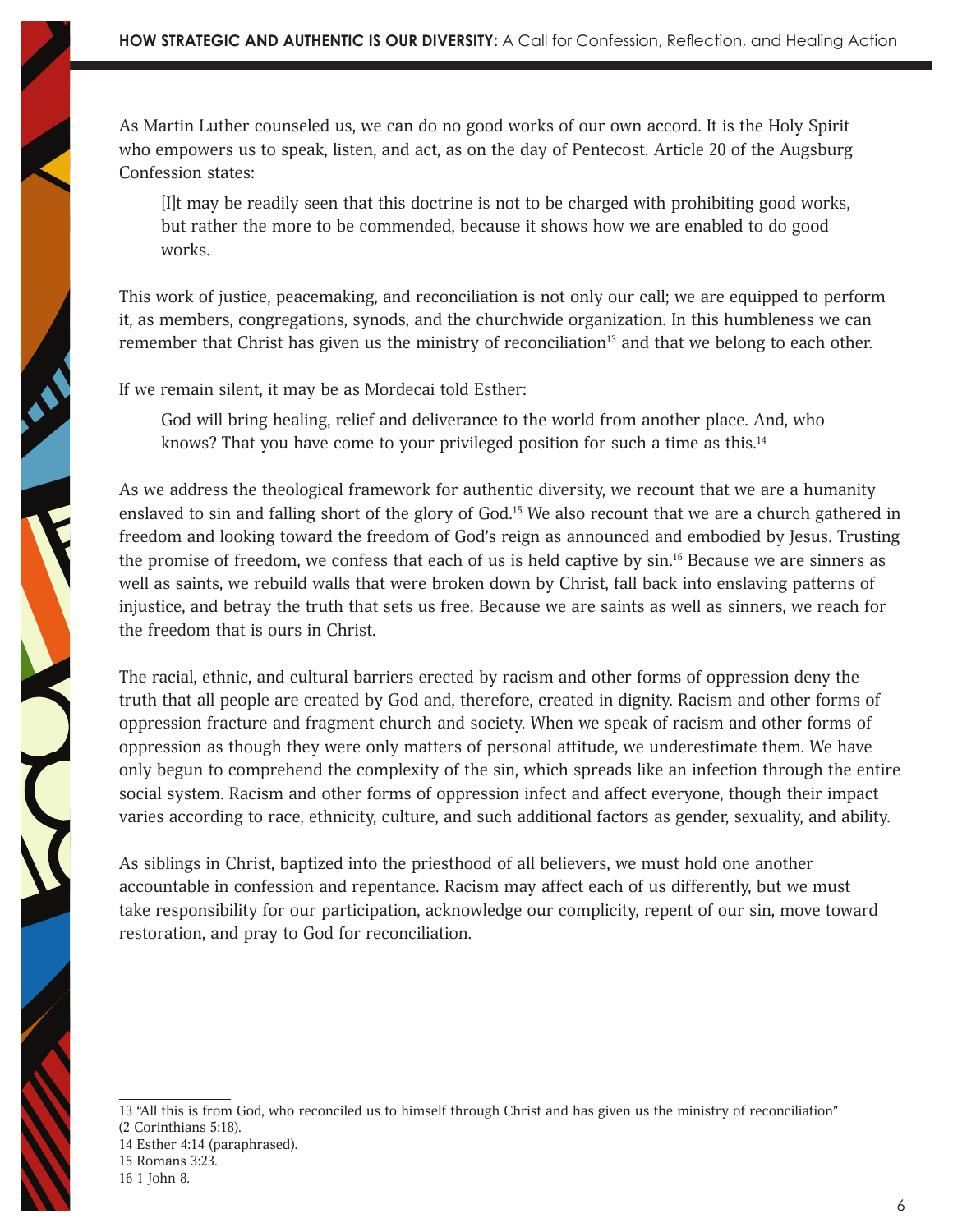#### **Healing: Why Healing?17**

The historical and contemporary reality of racism demonstrates that racism is violence, manifested in multiple ways to injure and harm individuals and the greater society. The church in society as an agency of the redemptive, restorative will, and reign of God, carries a responsibility and an opportunity to be a primary facilitator of healing from the generational trauma of racism, internalized racial oppression, white supremacy, and racial injustice in contexts both foreign and domestic.18

The ELCA, as church in society, has been and is complicit in this racial hindering and harm institutionally, systemically, and structurally. This hindering and harm must first be boldly named and identified as diminishing the life and vitality of the ELCA's congregations, synods, churchwide organization, and related agencies and institutions. As the ELCA was unable to reach a constitutional goal of 10% people of color/and or whose primary language is other than English by 1998, it was removed from the ELCA constitution in 2016. The removal was attempted en bloc (without discussion) but was brought to the floor of the 2016 Churchwide Assembly by concerned voting members who saw the placement of the 10% goal in an en bloc motion as an offense made to marginalized communities within the ELCA.

Our church must, with increasing intentionality, acknowledge and name the deep and pervasive wound of racism. Our church must boldly recognize and renounce the many forms of denial that contribute to the continuation of racist thought, action, policy, and practice. Our church must fully engage in a metanoia movement—a change of heart and mind—that will, in partnership with the gospel, generate redemptive recognition, restorative justice, and the conscious development of capacity for healing. Goal three of Future Directions 2025 aims to equip church members to "understand, speak out, and act against discrimination based on race, gender, disability, sexual orientation and social status."19 If truly embodied and enacted, this can initiate a healing process within the ELCA.

Some synods, associations, and congregations within the ELCA have shown leadership by developing antiracism programs, training antiracism facilitators, and working to prioritize the dismantling of racism within their communities. Yet this should be the work of all entities within the ELCA, not just a few. This work must boldly reflect the historical and present lived experiences and stories of those affected by racism and racial oppression within the ELCA.

### **Structural Accountability**

Within the myriad structures of the ELCA, people experience a diversity of faith journeys. Through these individualized experiences, people are called by God to accompany one another together in community. When transformed into Christ's image, one joins a community of people who affirm the values of diversity, dignity, compassion, justice, and inclusion, and who summon the courage to change and to invest in beloved community. The Rev. Dr. Martin Luther King Jr. defined beloved community as a "global vision in which all people can share in the wealth of all the earth." This vision can be

<sup>17</sup> How can we heal without honest and humble confession?

<sup>18</sup> The task force acknowledges there are other varied ways in which individuals experience oppression; gender, gender identities, sexuality, physical, and neurological difference are only a few. These manifestations of diversity are of no less importance than the specific ethnic and cultural diversity named in this document. 19 "Future Directions: Goal Three," Evangelical Lutheran Church in America.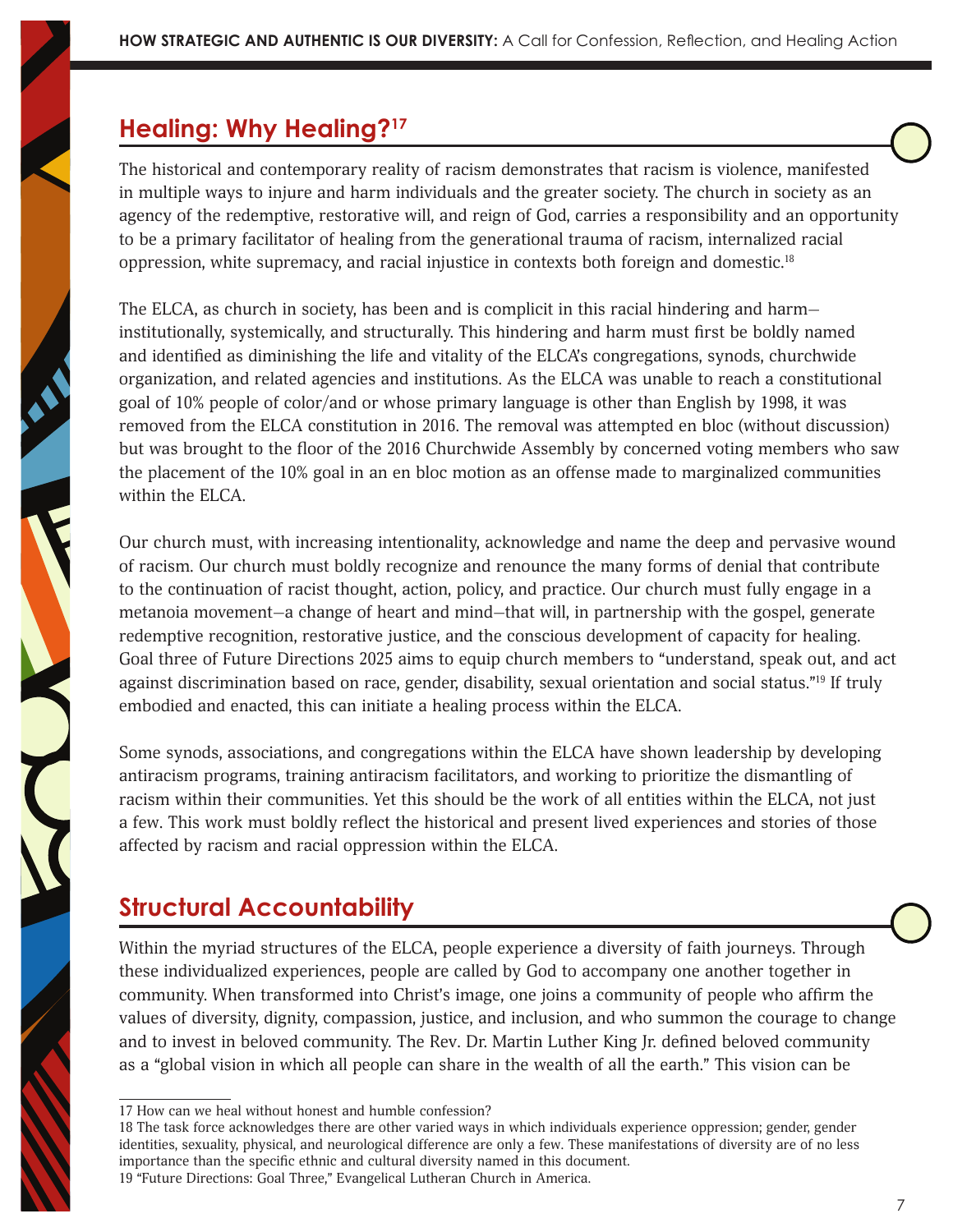realized only by creating a climate of accountability that grows out of love, not guilt. The ELCA's congregations, synods, colleges, universities, seminaries, and churchwide organization must become accountable in this journey of creating authentic diversity in observance of our baptismal promise. Working through the Holy Spirit, we are gathered and created to be a beloved community that includes all. This inclusivity is reflected in goal five of Future Directions 2025, especially through leadership in governance "to provide for clarity in roles and authority, strong relationships and shared leadership and a culture of willing accountability."20

The task force is committed to a calling that the manifold communities of the ELCA exhibit authentic diversity—demographically matching the ethnic and racial diversity of their contexts, as stated in the ELCA constitution (5.01.A16.), while also understanding that racial and ethnic diversity intersects with other marginalized identities (including gender, sexuality, and ability) and recognizing their vulnerability. To accomplish this, the church must embody Christ's mission through the lens of a crucified Jesus, who gathers all to himself in one family devoid of hierarchies and unhealthy power structures. This communal life mutually respects, nurtures, and embraces, with the certain hope that, though each member of the community remains unique, our fellowship will transcend age-old borders that hinder forward progression, and that God will be glorified.

#### **Theological Education and Leadership Development**

Theological education within the ELCA is highly Eurocentric and rooted in hierarchical colonial education practices. ELCA colleges, universities, and seminaries are overwhelmingly white communities of privilege at all levels of staff, faculty, students, and decision-making bodies. The curriculum of our seminary education makes room for other races and cultures only when they are palatable and serve as foils to a Eurocentric, predominantly white agenda. Our institution and churches pay minimal attention to social movements such as "Black Lives Matter." Over the years, theological education within the ELCA has failed to equip Lutherans with an understanding of the gospel that can help dismantle racist practices and structure within our churches and institutions. The inadequacy of theological education and leadership formation in our church should be addressed by engaging voices from the margins.

Without enforcing assimilation, colleges, universities, and seminaries must create equity and equitable opportunities to study theology, share in privilege and power, and serve the people of God. Students, faculty, and staff of color must be given equitable opportunities to participate in seminaries, congregations, and decision-making bodies at all levels of leadership, including boards, presidencies, permanent chairs, etc. This must be modeled by this church's leadership, starting at the churchwide organization.

Specifically, within leadership formation, seminaries must create spaces and resources for people of color to engage in higher education. Programs, such as Theological Education for Emerging Ministries (TEEM) and lay mission schools, need to be promoted to recognize the leadership and gifts that people of color bring to make the ELCA a truly diverse church. Discernment and candidacy for ministry must be systems of support and not processes of inhibition and intimidation, especially for people of color.

<sup>20 &</sup>quot;Future Directions: Goal Five," Evangelical Lutheran Church in America.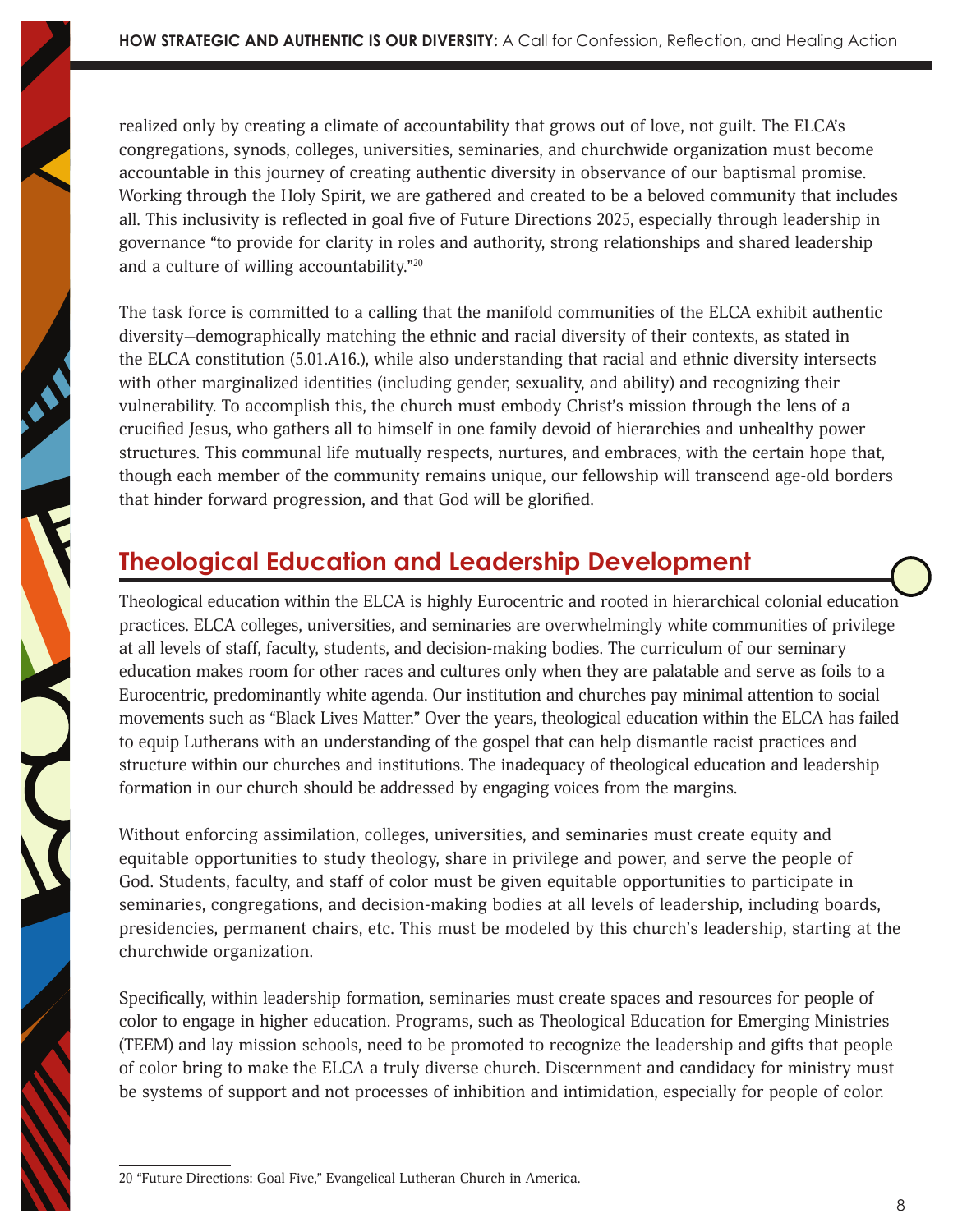We need theological education and leadership formation that affirms our freedom to embrace and uphold the gospel mandate. This mandate is biblically rooted and centers on the life, ministry, crucifixion, and resurrection of Christ. Instead, the values upheld by ELCA colleges and seminaries have been predominantly those of the status quo, reinforcing a colonial, Eurocentric model of education and leadership.

We need theological education and leadership formation that is life-giving, transforming, and transcending. It must also be honest, impartial, and inclusive. With education and leadership focused primarily on western and Eurocentric voices, the stories of those who do not fit such a model are excluded from the greater narrative of the gospel. This is a denial of identity and existence. Theological education and leadership must endorse not a single, controlling narrative but a collection of stories and experiences that bring wholeness to the body of Christ as represented in God's creation. Goal three of Future Directions 2025 must be made manifest in theological education and leadership cultivation, particularly in building "confidence and competence among lay leaders and rostered ministers to provide an authentic welcome to people from different cultures and circumstances and embrace the ideas and experience they bring."<sup>21</sup> When we know and embrace one another's complete story within God's created world, we have a greater ability to share honestly, to be impartial, and to live into inclusivity and authentic diversity.

We need theological education and leadership formation that honors and embraces the covenant of being "reconciled in Christ." We need a new hermeneutic in speaking of reconciliation with one another, focused on a crucified and resurrected Christ. We must also recognize that reconciliation is not a singular event but a process that must be fostered, cultivated, and developed over time to pass on to future generations.

Finally, we need theological education and leadership formation that practices cultural humility while also engaging the power of the gospel. There is no single cultural context in which the gospel exclusively resides or is better comprehended. Both the gospel and our various cultures are important to the church of which we are a part.

#### **Partnerships With Full Communion, Ecumenical, and Interreligious Partners, and With Related Organizations**

Given the changes happening around the world, many denominations, institutions, and organizations have been reexamining their traditional postures toward justice and discrimination. Social change cannot be stopped, so the church must embody the gospel of Jesus Christ and not fear change.

The time has come to embody what we believe and preach, yet never forgetting the lessons learned of past inaction and indifference that have lasting generational impacts. Past inactions and stances of indifference include adhering to the doctrine of discovery, slavery, and the accumulation of wealth at the expense of marginalized communities. The church must renew its commitment to the fullness of authentic diversity represented in God's creation within denominations, institutions, and organizations. We must seek, ask, and understand the stories of those impacted by inaction and indifference. We must

21 "Future Directions: Goal Three," Evangelical Lutheran Church in America.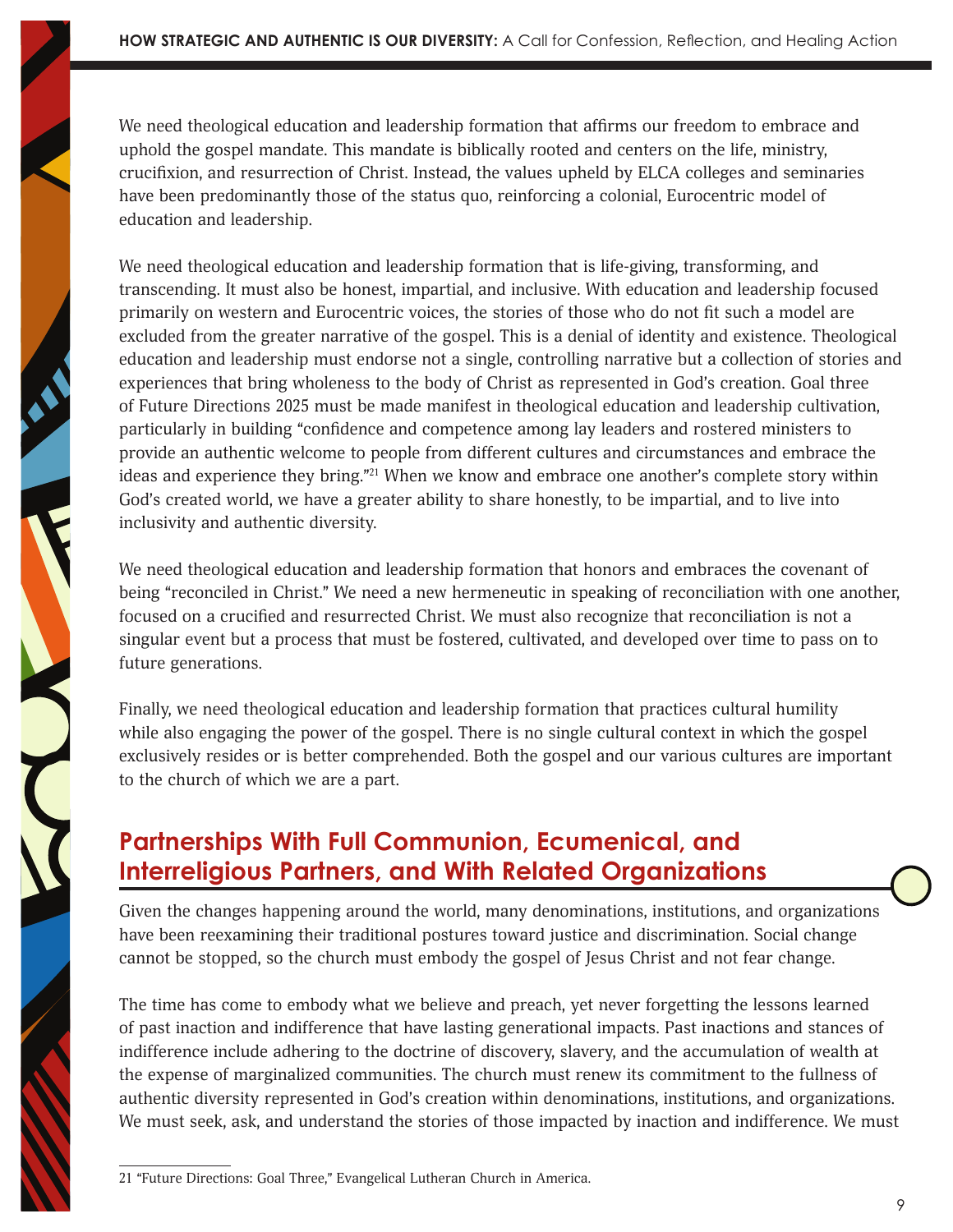recognize what divides us and continues to hurt the fullness of God's creation, and begin a communal process that will embody compassion and understanding.

We recognize that many of the ELCA's full communion partners struggle with similar histories of inaction and indifference. Many of these partners have recognized and are learning from their past actions, especially concerning authentic diversity. Some denominations and institutions have moved faster than others, yet all have recognized that justice work and partnerships cannot survive in a vacuum. There is a common belief that, to strive for and embody justice, we must commit to working together. This commitment must be made active and tangible through allocation of resources, including people and money. Investing in partnerships with other denominations, institutions, and organizations can prompt a congregation to reassess its views<sup>22</sup> and can create new opportunities to develop training and educational material for youth and children.<sup>23</sup>

The ELCA is not alone in working toward authentic diversity. We must take advantage of the work already completed and lessons already learned from our ecumenical partners and related organizations. We have the unique opportunity to share not only resources but also the burden of labor. We must consult and learn from different organizations within the ELCA–such as Women of the ELCA– that have been deeply invested in addressing discrimination and racial justice for some time. This need for partnership is reflected in goals one and four of Future Directions 2025, recognizing the need for dialogue and coordinated action with ecumenical partners and related organizations to embody the church we desire to be.

We must ask ourselves how the ELCA has not only allowed but also perpetuated a culture of division that has kept us from an authentic diversity. In seeking answers, we must discern with our full communion partners and related organizations what it means to embody the vision of a beloved community. As siblings in the gospel, we must be invested in this work together, so that we might not only learn from one another but also work together to bring about the fullness of God's reign. This involves learning lessons from years past, reassessing and recalibrating our work, $^{24}$  beginning a process of healing, and committing to embody change from within ourselves and our institutions.

22 "Welcoming Diversity: An Inventory for Congregations," Partners for a Racism-Free Community, www.prfc- gr.org. 23 "AntiRacism/Diversity – Required Training - Sept 29," United Church of Christ. 24 "A Strategy for Proclamation of the Gospel" and "Recommitment to a Strategy for Proclamation of the Gospel."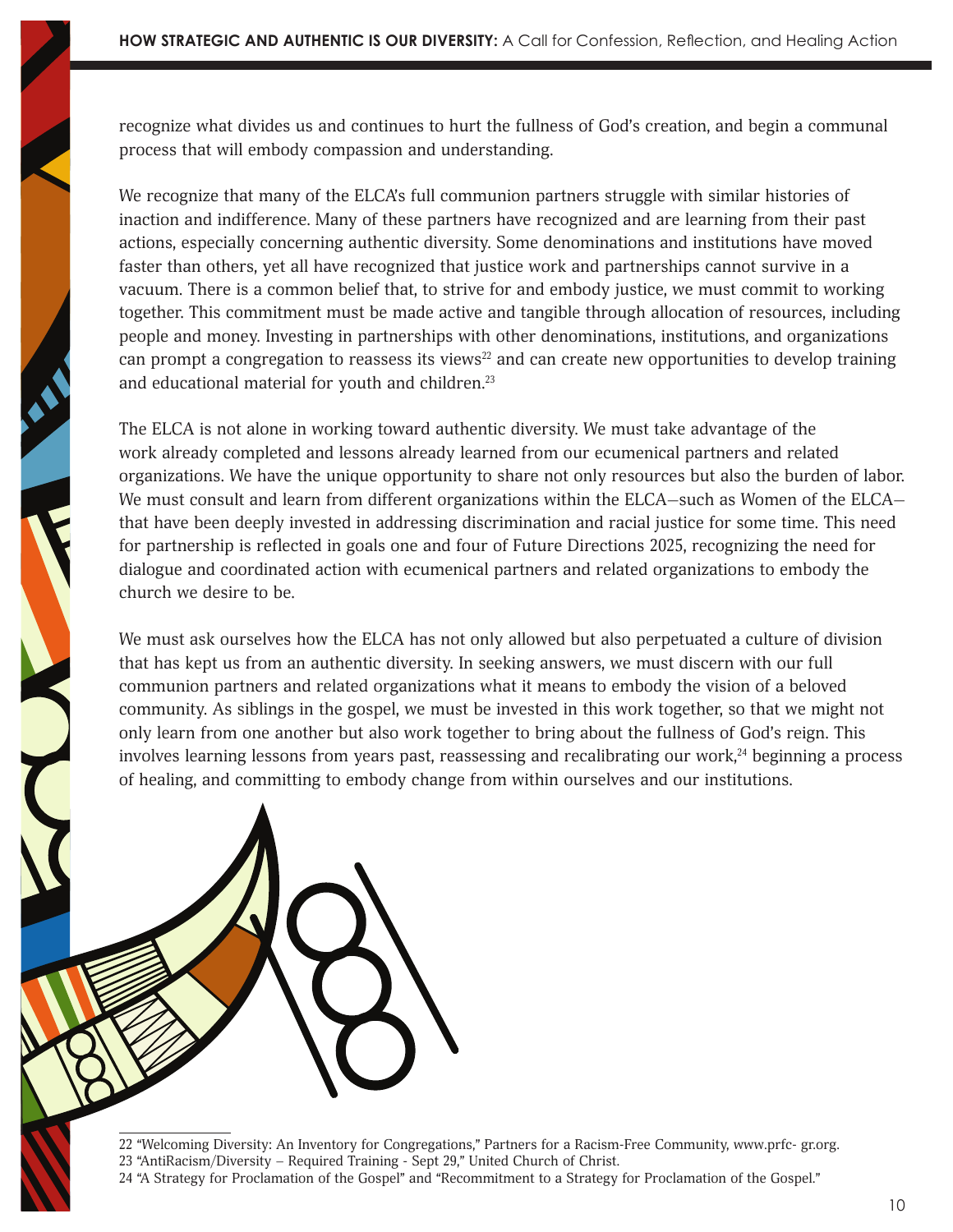#### **Recommendations**

To help the church to fully engage in a *metanoia* (a change of heart and mind) movement, the task force has developed recommended responses to be embodied within the ELCA. Some of these recommendations are currently being implemented, whereas others will require a thoughtful, communal, and embodied response that can move us to better comprehend and incarnate authentic diversity within the expressions of the ELCA.

#### **Recommendations for Healing**

**1**

**Awareness —** raising awareness calls us to:

- Host learning opportunities for a deeper understanding of the systemic and root causes of historical and contemporary racism and internalized racial oppression.
- Develop liturgical and teaching resources related to our baptismal covenant, with the need of confession as part of the awareness of naming and addressing racism within the ELCA.
- Encourage individuals to report instances of oppression, exclusion, etc. to a designated person outside their system who will document and facilitate resolution.

**Reflections —** the work of reflections calls us to: **2**

• Encourage those participating in the provided learning opportunities to write reflection papers, blogs, social media posts, etc. on insights gleaned from those sessions, and share their work within congregations, synods, and the churchwide organization.

**Training —** the training for this work calls: **3**

- ELCA synods, seminaries, colleges, and universities to require their staff and rostered ministers to participate in antiracism training every two to three years, and that training should be reported in the Ministry Leader Profile and annual reporting. This type of training is reflected in the 2016 Churchwide Assembly resolution on racial justice (CA16.05.22).
- Synods to provide resources and training for their congregational members on white privilege, internalized racial oppression, and cultural humility. Such training would intersect with issues of gender, sexuality, class, ability, naturalization status, etc. in a way that is holistic, comprehensive, and mutual.
	- Work in affinity groups, caucus groups, etc.
	- $\mathbf{o}$ Empowerment through an educational process.
	- $\mathsf{o}$ Support for gatherings such as Multicultural Summit.
- The Office of the Presiding Bishop to develop a theological statement on deconstructing whiteness, white privilege, and white supremacy.
- Synods are strongly urged to include the statement in any antiracism training provided to rostered leaders.
- The Office of the Presiding Bishop to develop educational and worship resources that support the statement, for use by synods, congregations, and antiracism teams.
- The churchwide organization to incentivize training and teaching of the statement by linking a specified percentage of its financial support for Lutheran institutions of higher learning to the development and implementation of curricula that encompass the statement.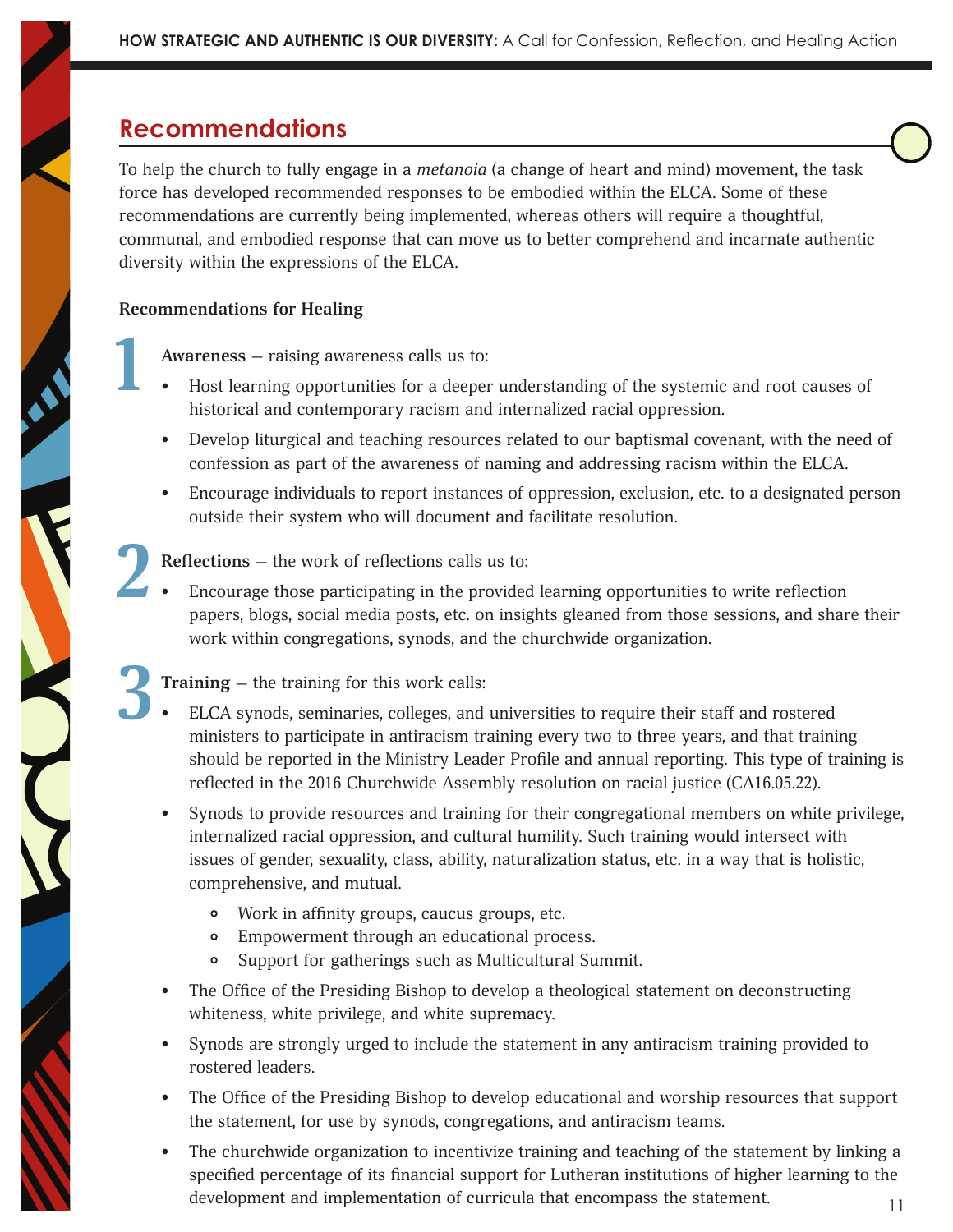#### **Recommendations for Structural Accountability**

- 1. The churchwide organization should develop an assessment process, to be utilized across all three expressions of the ELCA, that records, maps, and evaluates the efforts of diversity initiatives. Planning, Research and Evaluation, in partnership with appropriate churchwide staff and stakeholders, is called to create a Synod Accountability Report Card Toward Authentic Diversity, Equity, and Inclusion; synod bishops and directors for evangelical mission (DEMs) should be responsible for providing data for this report card, $25$  with the ultimate goal of an audit system across all three expressions of the ELCA.
- 2. Synods and the churchwide organization should designate resources (for example, grants or the creation of specific funds) to incentivize multicultural educational events and antiracist leadership development for all leaders, both rostered and lay. This work will be done in alignment or conjunction with the vision for mission of Congregational Vitality.<sup>26</sup>
- 3. Because congregations of color are closing at a higher rate than white congregations, a racial equity assessment process should be initiated to determine the reinvestment of resources whenever any congregation is in conversation for closure.
	- The Office of the Presiding Bishop should create an office(r) for Diversity, Equity, and Inclusion. The primary functions of this office will be (a) to equip and support leaders at all levels of the church to understand, speak out about, and act against discrimination based on race, gender, ability, sexual orientation, or social status, and (b) to receive reports of harassment and discrimination and to investigate such claims, working in conjunction with functioning areas such as marketing, legal counsel, and human resources. This office will also assess the organization's current representation and recruitment of people of color, people whose primary language is other than English, and other protected classes.
- 4. The Office of the Presiding Bishop and Conference of Bishops should incorporate mandatory diversity training into its orientation of new bishops. Every current and established bishop should be assigned a diversity and inclusion coach.
- 5. Synods and the Domestic Mission unit should develop resources/funding for alternative communities to:
	- Assess and develop new measures of evaluation and benchmarks for ministries that do not follow traditional congregational models.
	- Increase representation of people of color and/or people whose primary language is other than English at synodical tables—including but not limited to the Vitality table, Stewardship Mission Support table, and Strategic Thinking table—to adapt strategies for creating and cultivating authentically diverse leadership.
- 6. Synods should encourage all congregations to learn about their communities and neighborhoods and should develop and implement outreach plans geared toward increasing authentic diversity representative of race, ethnicity, gender, age, socioeconomic class, and ability. The Domestic Mission unit will develop tools to aid congregations in this work.

<sup>25</sup> Gap Analysis from 1997 Recommitment assessment to today; Designate funding to Provide Intercultural competency program & work for congregations doing multicultural ministry or wanting to do it (assessment, tools for preparation, resources for development of readiness)

<sup>26 &</sup>quot;Future Directions: Congregational Vitality," Evangelical Lutheran Church in America.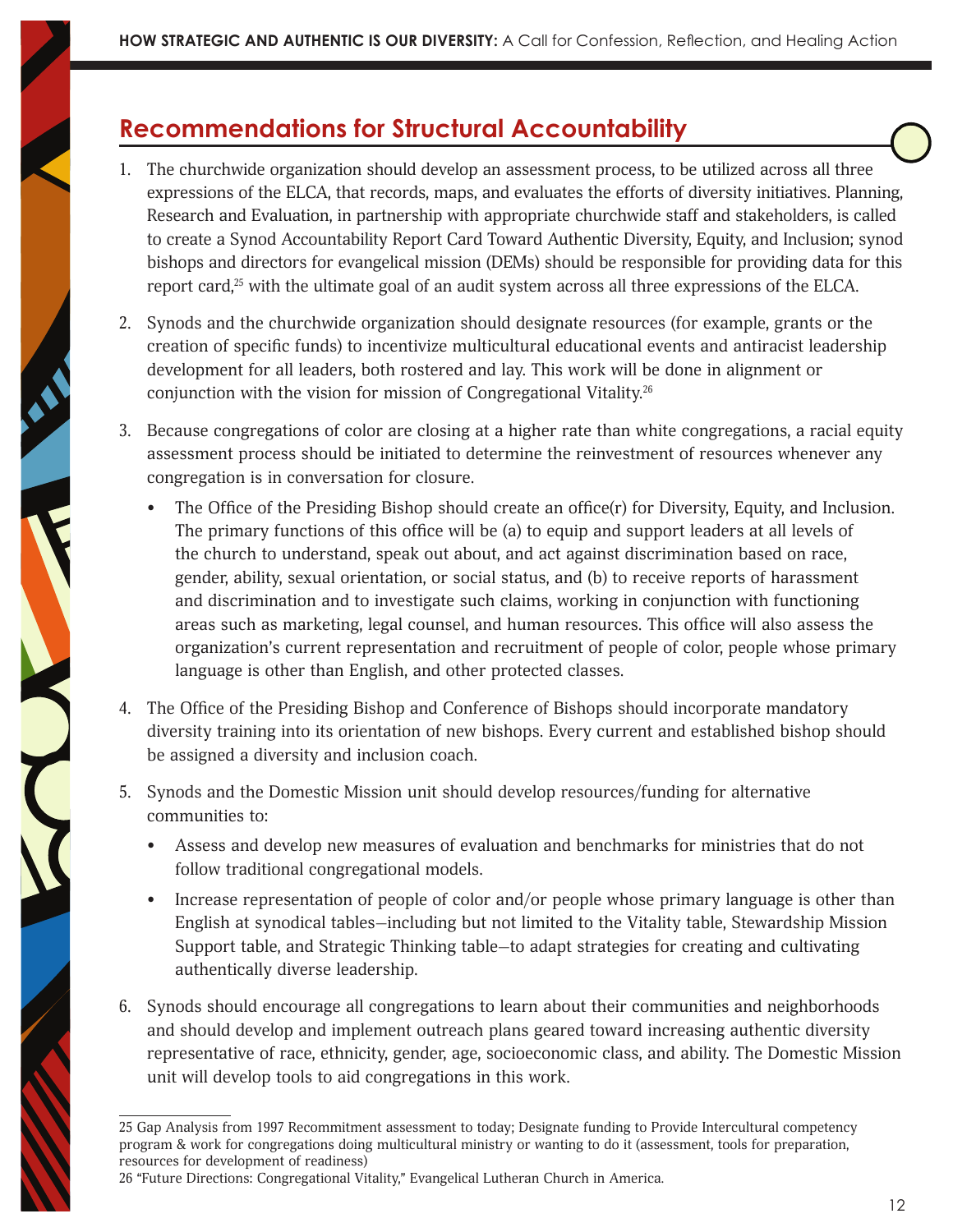- 7. The churchwide organization should strongly encourage, appropriately prepare, and incentivize synods and predominantly white congregations to call rostered ministers of color, particularly women of color.
- 8. The churchwide organization should work with synods to monitor the duration of the call process for people of color, particularly women of color. The average duration of the call process for white males will serve as a benchmark, and people of color still waiting for call after that amount of time has passed will receive priority.
- 9. The churchwide organization, in partnership with synods, should determine the extent to which all white or predominantly white congregations are implementing goal three of Future Directions 2025 and the extent to which they are engaged in outreach to people of color in their geographic location or beyond.
- 10. Synods and the churchwide organization should incentivize (through financial support, human resources, student debt forgiveness, etc.) white or predominantly white congregations to call people from marginalized communities.
- 11. The Mission Advancement unit, in conjunction with the Ethnic Specific Ministries, Racial Justice, and Multicultural desks, should develop a communications strategy to highlight the ELCA's efforts toward strategic authentic diversity. This includes alerting mainstream media to the ELCA's shifts in investment toward greater diversity and presenting our written and spoken history in a way that shows the true full diversity within the historical bodies of the ELCA.
- 12. The Church Council should further empower this task force or create another external body to track this work, support the staff desk responsible for it, and assess the intentional relationships between the areas doing this work, including:
	- The reporting and auditing process, and
	- Full accountability for the work of strategic authentic diversity in alignment with goal five of Future Directions 2025.

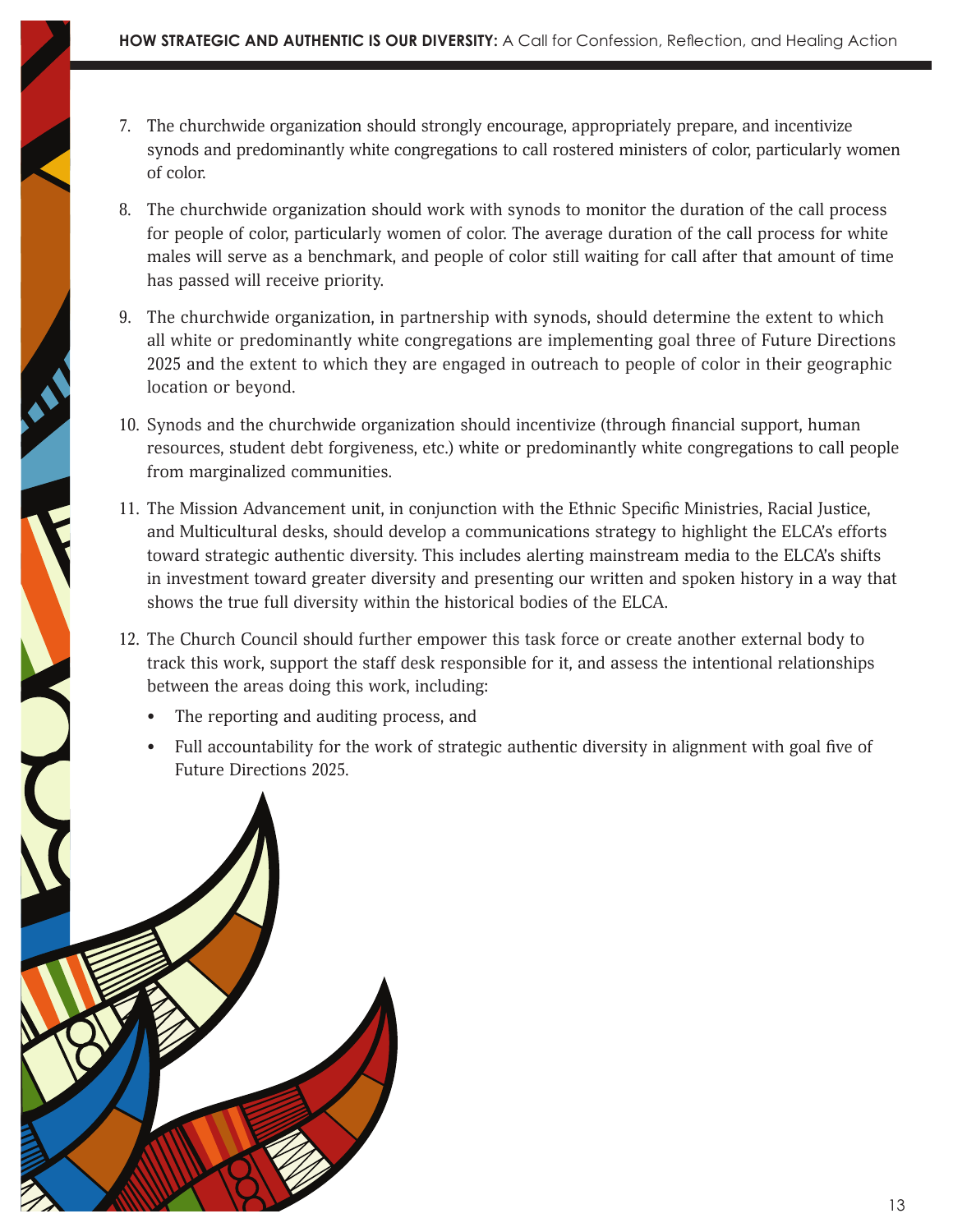#### **Recommendations for Theological Education and Leadership**

- 1. The boards of ELCA colleges, universities, and seminaries should be authentically diverse and focus on stakeholder engagement to ensure such diversity.
- 2. The staff of ELCA colleges, universities, and seminaries should be authentically diverse, with professors, pastors, field education directors, and supervisors for internship and ministry in context who are people of color or LGBTQIA+ people of color, or who have shown the cultural competency to engage with communities of color and their many facets.
- 3. ELCA colleges, universities, and seminaries should be multicultural centers offering space/safety, educational resources, and policy changes that address the specific needs of people of color in all their facets.
- 4. In consultation with the Theological Education Advisory Committee, synods and churchwide organization should develop a comprehensive multicultural curriculum that integrates the concept of cultural humility. This curriculum will be part and parcel of the full requirements for being rostered in the ELCA.
- 5. Supervisors for internship and ministry in context and contextual education directors should participate in antiracism training that includes all systemic oppressions and stresses a cultural humility representative of strategic authentic diversity.
- 6. The churchwide organization should recommit monies from the Fund for Leaders capital campaign to the Educational Grant Program to ensure that such grants are intentionally and appropriately distributed to the communities of color for which they are intended. Specifically, the churchwide organization should:
	- Develop a plan in partnership with ethnic-specific directors and associations to welcome the gifts, skills, and bodies of work of theologians and lay leaders from marginalized communities, and to promote and distribute the opportunities for learning from the work of theologians, teachers, and leaders from marginalized communities.
	- Provide funding for mentorships between lay and rostered leaders of color and those interested in and exploring opportunities within lay and rostered ministry.
	- Encourage pathways to leadership for people of color and people whose primary language is other than English, including church council boards, boards of Lutheran organizations, employment within the ELCA, and access to ELCA colleges, universities, and seminaries.
- 7. ELCA colleges, universities, and seminaries should require a percentage of faculty to be representative of strategic authentic diversity.
- 8. The churchwide organization should create a database of rostered and lay leaders of color to create an effective networking platform.
- 9. Synods and the churchwide organization should invest in lay leadership schools and lay formation that is culturally responsive.
- 10. ELCA seminaries should provide guidance on incorporating cultural competency into the Hein-Fry Book of Faith Challenge and expanding its panels to be more representative of strategic authentic diversity.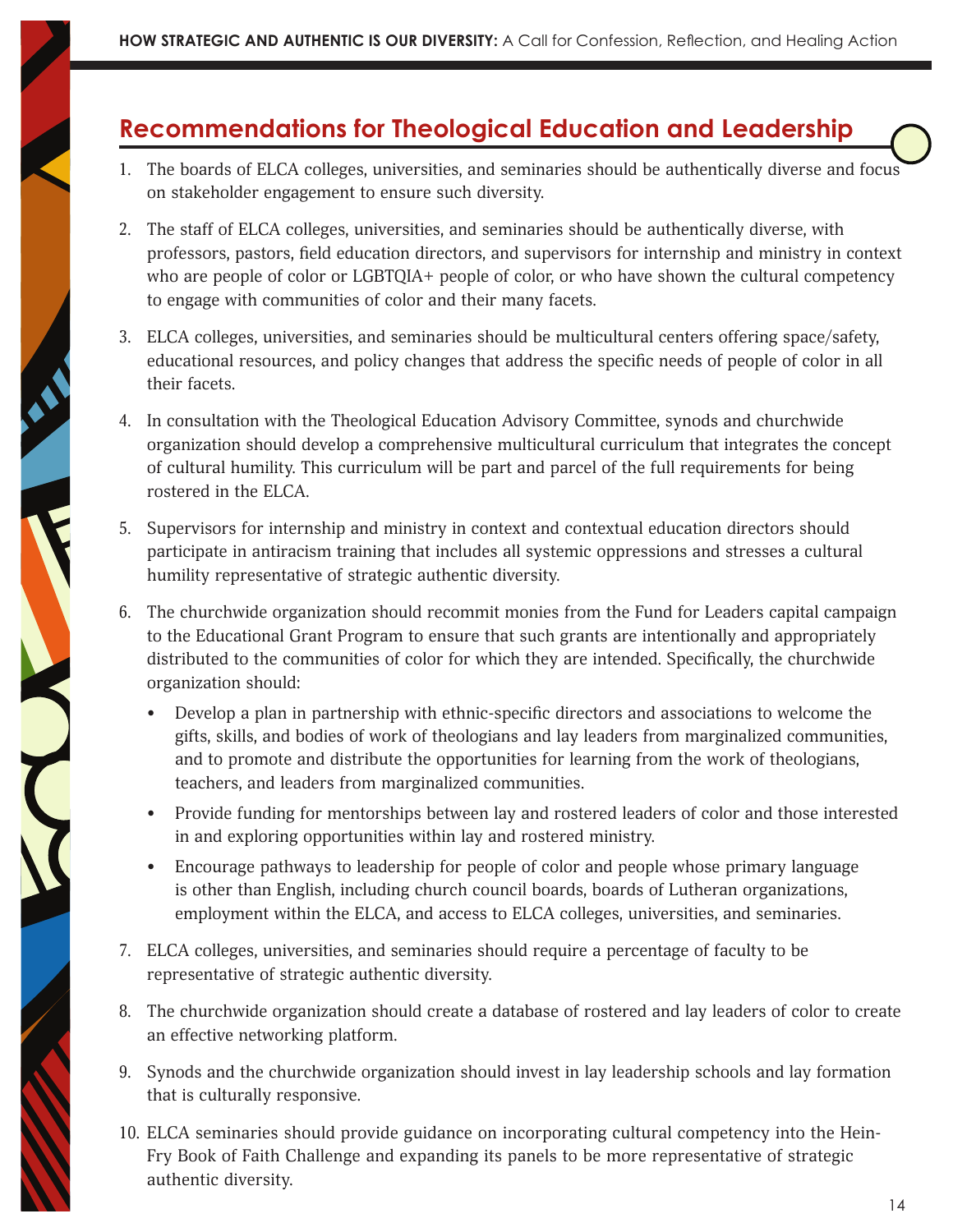- 11. The churchwide organization should strategically disburse Fund for Leaders scholarships to enhance the capacity of people of color who are TEEM candidates, non-English speakers, parttime students, or seminary students. It should provide communities of color with opportunities for student leadership and reinstate the Horizon Internship Program so that students of color can train in their own communities.
- 12. Synods and the churchwide organization should institute annual leadership schools of governance that give people of color and persons impacted by poverty—particularly young adults from a diverse range of communities—the opportunity to both learn and affect governance, polity, structure, and practice of the ELCA's three expressions.
- 13. The churchwide organization should create a pathway for lay congregational leaders of color to pursue greater leadership opportunities within their congregations and synods.
- 14. The churchwide organization should incentivize Lutheran institutions of higher learning to hire faculty, deans, and/or presidents from marginalized communities by linking such hires to a specified percentage of the financial support provided to those institutions.